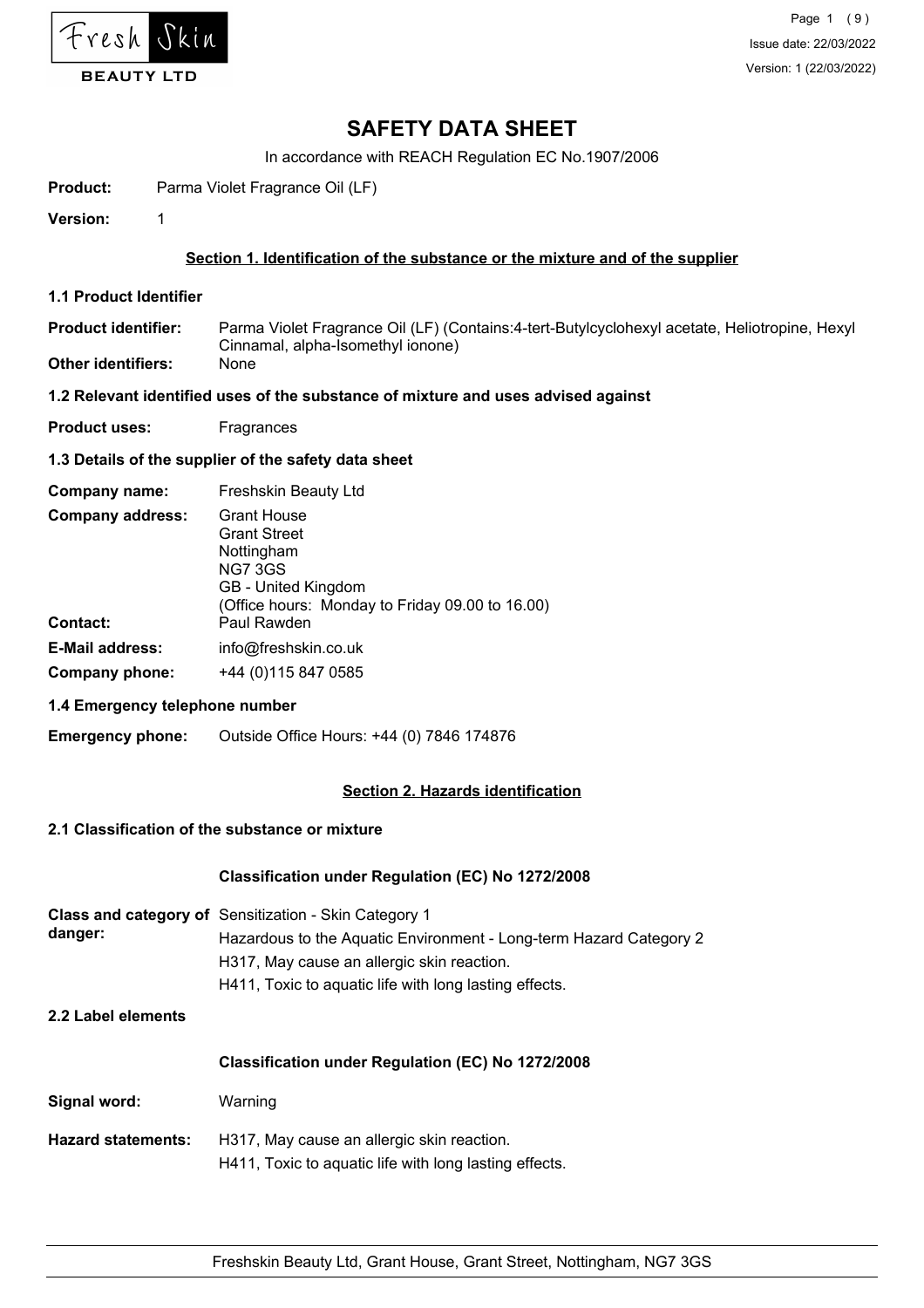

In accordance with REACH Regulation EC No.1907/2006

**Product:** Parma Violet Fragrance Oil (LF)

**Version:** 1

EUH208, Contains Citronellol, Isoeugenol, Linalool, Methyl 2-octynoate. May produce an allergic reaction. **Supplemental Information:**

**Precautionary statements:**

P261, Avoid breathing vapour or dust.

P272, Contaminated work clothing should not be allowed out of the workplace.

P273, Avoid release to the environment.

P280, Wear protective gloves/eye protection/face protection.

P302/352, IF ON SKIN: Wash with plenty of soap and water.

P333/313, If skin irritation or rash occurs: Get medical advice/attention.

P363, Wash contaminated clothing before reuse.

P391, Collect spillage.

P501, Dispose of contents/container to approved disposal site, in accordance with local regulations.



**2.3 Other hazards**

**Other hazards:** None

# **Section 3. Composition / information on ingredients**

#### **3.2 Mixtures**

#### **Contains:**

| <b>Name</b>                           | <b>CAS</b> | <b>EC</b> | <b>REACH Registration</b><br>No. | $\%$      | <b>Classification for</b><br>(CLP) 1272/2008                               |
|---------------------------------------|------------|-----------|----------------------------------|-----------|----------------------------------------------------------------------------|
| Ilonone                               | 79-77-6    | 201-224-3 |                                  | 10-<20%   | Aquatic Chronic 2;<br>H411.-                                               |
| 4-tert-Butylcyclohexyl<br>lacetate    | 32210-23-4 | 250-954-9 |                                  | $5 - 10%$ | Skin Sens. 1B;H317,-                                                       |
| alpha-Isomethyl ionone                | 127-51-5   | 204-846-3 |                                  | $1 - 5%$  | Skin Sens. 1B-Aquatic<br> Chronic 2:H317-H411.-                            |
| Hexyl Cinnamal                        | 101-86-0   | 202-983-3 |                                  | $1 - 5%$  | Skin Sens. 1B-Aquatic<br>Acute 1-Aquatic<br>Chronic 2;H317-H400-<br>H411.- |
| Heliotropine                          | 120-57-0   | 204-409-7 |                                  | $1 - 5%$  | Skin Sens. 1B;H317,-                                                       |
| Methyl ionone (mixture<br>of isomers) | 1335-46-2  | 215-635-0 |                                  | $1 - 5%$  | Skin Irrit. 2-Aquatic<br>Chronic 2, H315-H411,-                            |
| <b>ICitronellol</b>                   | 106-22-9   | 203-375-0 |                                  | $1 - 5%$  | Skin Irrit. 2-Eye Irrit. 2-<br>Skin Sens. 1B;H315-<br>lH317-H319.-         |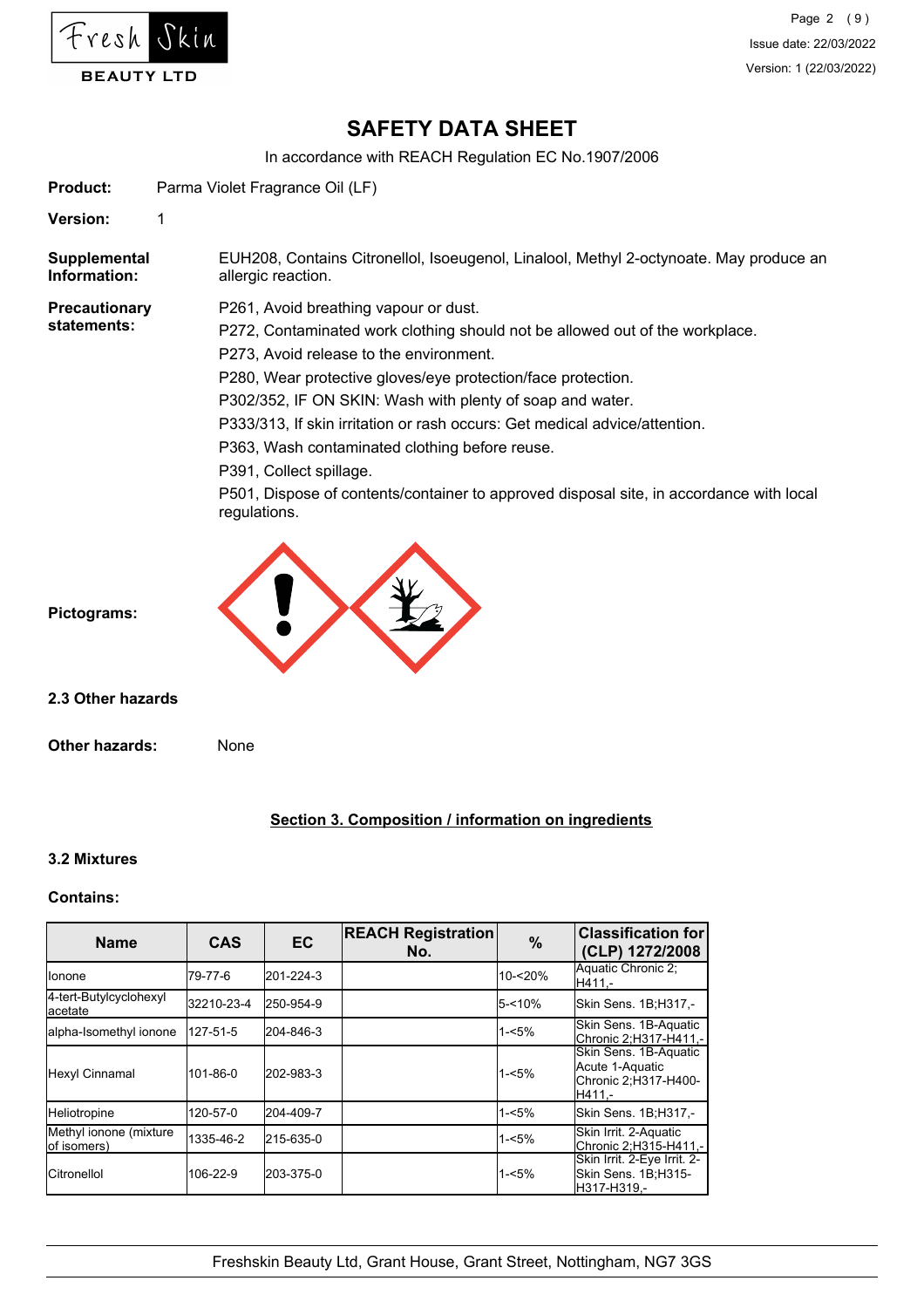

In accordance with REACH Regulation EC No.1907/2006

**Product:** Parma Violet Fragrance Oil (LF)

#### **Version:** 1

| ILinalool            | 78-70-6        | 201-134-4 | $0.1 - 1\%$ | Skin Irrit. 2-Eye Irrit. 2-<br>Skin Sens. 1B;H315-<br>H317-H319.-                                                                                     |
|----------------------|----------------|-----------|-------------|-------------------------------------------------------------------------------------------------------------------------------------------------------|
| Amyl salicylate      | 2050-08-0      | 218-080-2 | $0.1 - 1\%$ | Acute Tox. 4-Aquatic<br>Acute 1-Aquatic<br>Chronic 1;H302-H400-<br>H410.-                                                                             |
| P-Cresyl methylether | 104-93-8       | 203-253-7 | $0.1 - 1\%$ | Acute Tox, 4-Skin Irrit.<br>2-Repr. 2;H302-H315-<br>IH361.-                                                                                           |
| Isoeugenol           | 97-54-1        | 202-590-7 | $< 0.1\%$   | Acute Tox, 4-Acute<br>Tox. 4-Acute Tox. 4-<br>Skin Irrit. 2-Eye Irrit. 2-<br>Skin Sens, 1A-STOT<br>SE 3:H302-H312-<br>lH315-H317-H319-<br>H332-H335.- |
| Methyl 2-octynoate   | $111 - 12 - 6$ | 203-836-6 | $< 0.1\%$   | Skin Sens. 1A-Aquatic<br>Acute 1-Aquatic<br>Chronic 3; H317-H400-<br>H412.-                                                                           |

# **Substances with Community workplace exposure limits:**

| <b>Name</b>       | CAS     | EC        | <b>REACH Registration</b><br>No. | %       | $ $ Classification for<br>(CLP) 1272/2008 |
|-------------------|---------|-----------|----------------------------------|---------|-------------------------------------------|
| Diethyl phthalate | 84-66-2 | 201-550-6 |                                  | 50-100% | l-i-l-                                    |

**Substances that are persistent, bioaccumulative and toxic or very persistent and very bioaccumulative, greater than 0.1%:**

Not Applicable

#### **Section 4. First-aid measures**

## **4.1 Description of first aid measures**

| Inhalation:           | Remove from exposure site to fresh air, keep at rest, and obtain medical attention.          |  |  |  |  |
|-----------------------|----------------------------------------------------------------------------------------------|--|--|--|--|
| Eye exposure:         | Flush immediately with water for at least 15 minutes. Contact physician if symptoms persist. |  |  |  |  |
| <b>Skin exposure:</b> | IF ON SKIN: Wash with plenty of soap and water.                                              |  |  |  |  |
| Ingestion:            | Rinse mouth with water and obtain medical attention.                                         |  |  |  |  |

#### **4.2 Most important symptoms and effects, both acute and delayed**

May cause an allergic skin reaction.

## **4.3 Indication of any immediate medical attention and special treatment needed**

None expected, see Section 4.1 for further information.

#### **Section 5: Firefighting measures**

#### **5.1 Extinguishing media**

Suitable media: Carbon dioxide, Dry chemical, Foam.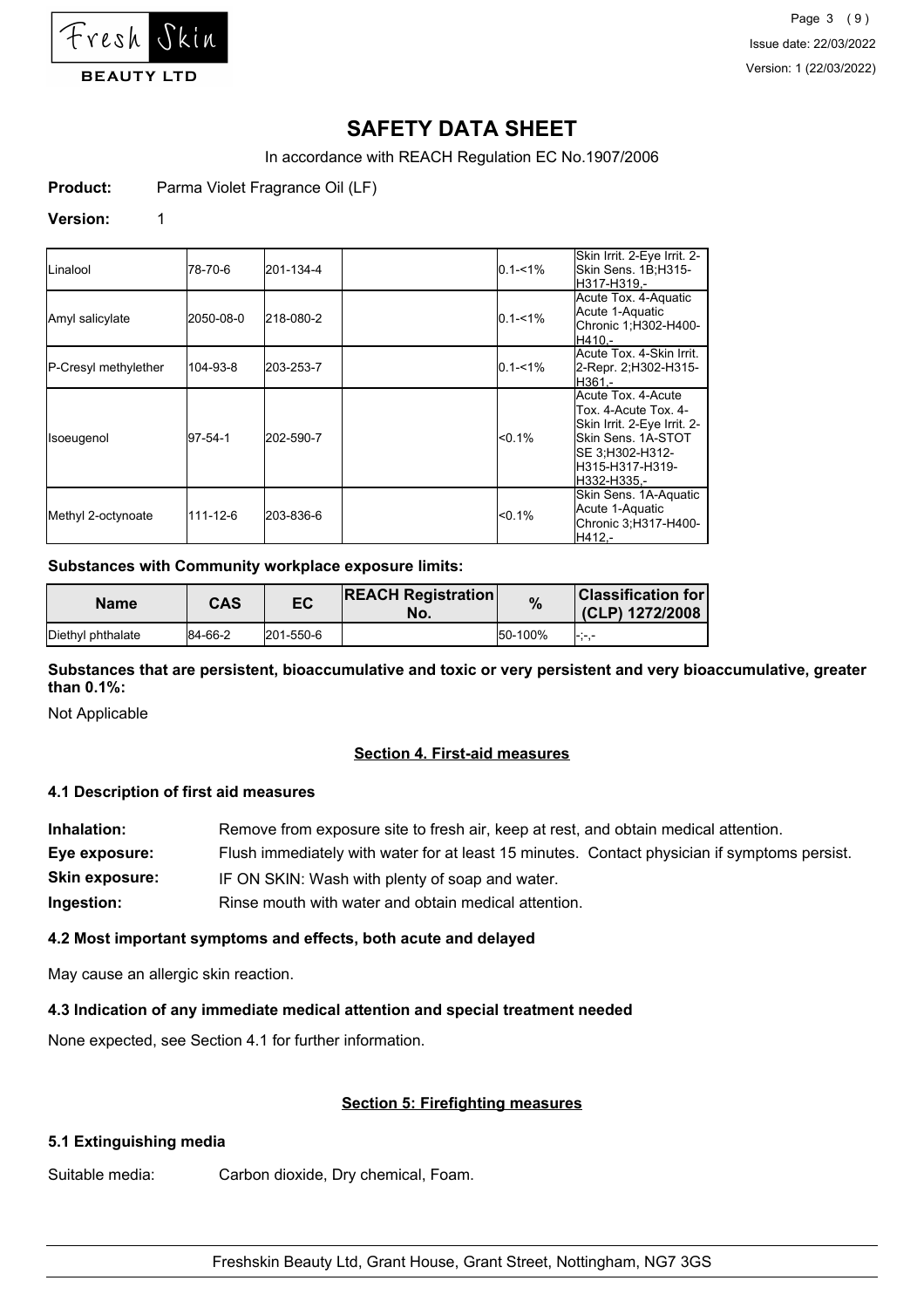

Page 4 (9) Issue date: 22/03/2022 Version: 1 (22/03/2022)

# **SAFETY DATA SHEET**

In accordance with REACH Regulation EC No.1907/2006

**Product:** Parma Violet Fragrance Oil (LF)

**Version:** 1

## **5.2 Special hazards arising from the substance or mixture**

In case of fire, may be liberated: Carbon monoxide, Unidentified organic compounds.

#### **5.3 Advice for fire fighters:**

In case of insufficient ventilation, wear suitable respiratory equipment.

#### **Section 6. Accidental release measures**

#### **6.1 Personal precautions, protective equipment and emergency procedures:**

Avoid inhalation. Avoid contact with skin and eyes. See protective measures under Section 7 and 8.

#### **6.2 Environmental precautions:**

Keep away from drains, surface and ground water, and soil.

#### **6.3 Methods and material for containment and cleaning up:**

Remove ignition sources. Provide adequate ventilation. Avoid excessive inhalation of vapours. Contain spillage immediately by use of sand or inert powder. Dispose of according to local regulations.

#### **6.4 Reference to other sections:**

Also refer to sections 8 and 13.

#### **Section 7. Handling and storage**

#### **7.1 Precautions for safe handling:**

Keep away from heat, sparks, open flames and hot surfaces. - No smoking. Use personal protective equipment as required. Use in accordance with good manufacturing and industrial hygiene practices. Use in areas with adequate ventilation Do not eat, drink or smoke when using this product.

#### **7.2 Conditions for safe storage, including any incompatibilities:**

Store in a well-ventilated place. Keep container tightly closed. Keep cool. Ground/bond container and receiving equipment. Use explosion-proof electrical, ventilating and lighting equipment. Use only non-sparking tools. Take precautionary measures against static discharge.

#### **7.3 Specific end use(s):**

Fragrances: Use in accordance with good manufacturing and industrial hygiene practices.

#### **Section 8. Exposure controls/personal protection**

#### **8.1 Control parameters**

Workplace exposure limits: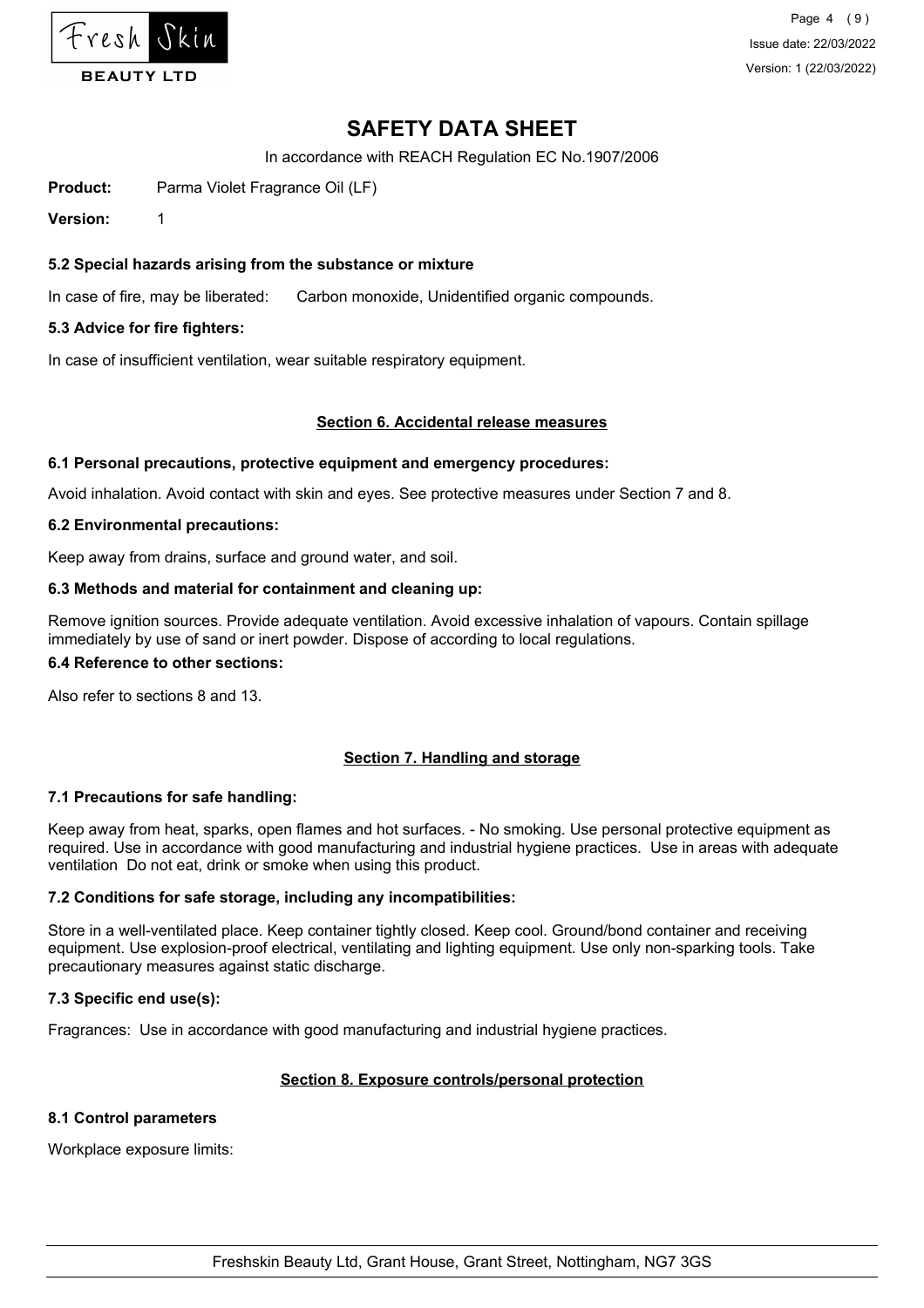

In accordance with REACH Regulation EC No.1907/2006

**Product:** Parma Violet Fragrance Oil (LF)

#### **Version:** 1

| Ingredient        | <b>CAS</b> | EC        | <b>Description</b>                                       | <b>Value</b> |
|-------------------|------------|-----------|----------------------------------------------------------|--------------|
|                   |            |           | Long-term exposure limit (8-hour TWA)<br>$\frac{mq}{m3}$ |              |
| Diethyl phthalate | 84-66-2    | 201-550-6 | Short-term exposure limit (15-minute)<br>$\frac{mq}{m3}$ | 10           |

#### **8.2 Exposure Controls**

# **Eye / Skin Protection**

Wear protective gloves/eye protection/face protection

#### **Respiratory Protection**

Ensure adequate and ongoing ventilation is maintained in order to prevent build up of excessive vapour and to ensure occupational exposure limits are adhered to. If appropriate, and depending on your patterns and volumes of use, the following engineering controls may be required as additional protective measures: a) Isolate mixing rooms and other areas where this material is used or openly handled. Maintain these areas under negative air pressure relative to the rest of the plant. b) Employ the use of Personal protective equipment - an approved, properly fitted respirator with organic vapour cartridges or canisters and particulate filters. c) Use local exhaust ventilation around open tanks and other open sources of potential exposures in order to avoid excessive inhalation, including places where this material is openly weighed or measured. In addition, use general dilution ventilation of the work area to eliminate or reduce possible worker exposures. d) Use closed systems for transferring and processing this material.

Also refer to Sections 2 and 7.

#### **Section 9. Physical and chemical properties**

#### **9.1 Information on basic physical and chemical properties**

| Appearance:                                   | Clear colourless to pale yellow liquid       |
|-----------------------------------------------|----------------------------------------------|
| Odour:                                        | Not determined                               |
| <b>Odour threshold:</b>                       | Not determined                               |
| pH:                                           | Not determined                               |
| Melting point / freezing point:               | Not determined                               |
| Initial boiling point / range:                | Not determined                               |
| <b>Flash point:</b>                           | $>$ 100 °C                                   |
| <b>Evaporation rate:</b>                      | Not determined                               |
| Flammability (solid, gas):                    | Not determined                               |
| Upper/lower flammability or explosive limits: | Product does not present an explosion hazard |
| Vapour pressure:                              | 0.016714 mmHg                                |
| Vapour density:                               | Not determined                               |
| <b>Relative density:</b>                      | 1.0540                                       |
| Solubility(ies):                              | Not determined                               |
| Partition coefficient: n-octanol/water:       | Not determined                               |
| Auto-ignition temperature:                    | Not determined                               |
| <b>Decomposition temperature:</b>             | Not determined                               |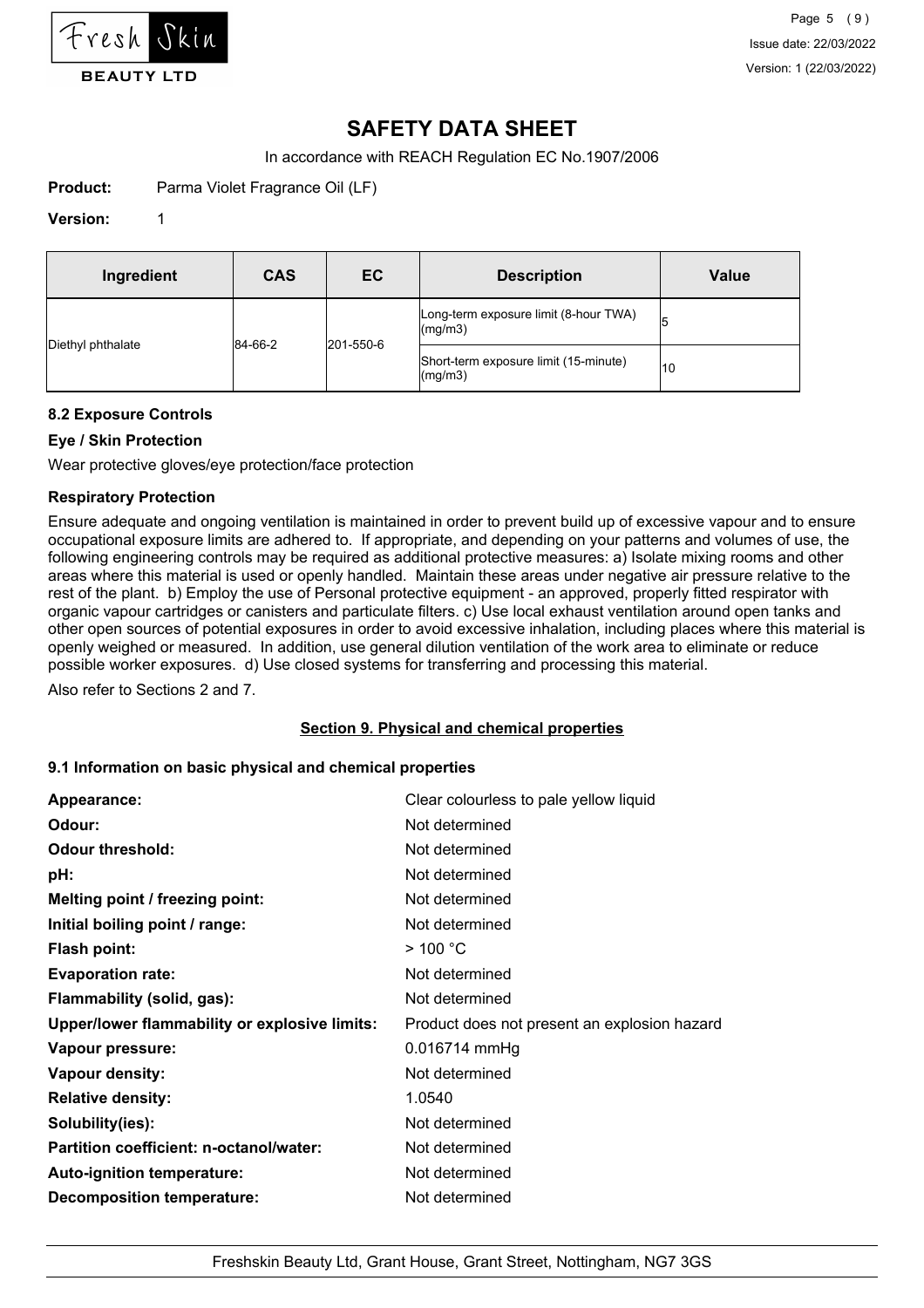

Page 6 (9) Issue date: 22/03/2022 Version: 1 (22/03/2022)

# **SAFETY DATA SHEET**

In accordance with REACH Regulation EC No.1907/2006

| Product:                     | Parma Violet Fragrance Oil (LF) |                |
|------------------------------|---------------------------------|----------------|
| <b>Version:</b>              |                                 |                |
| Viscosity:                   |                                 | Not determined |
| <b>Explosive properties:</b> |                                 | Not expected   |
| <b>Oxidising properties:</b> |                                 | Not expected   |
|                              |                                 |                |

**9.2 Other information:** None available

#### **Section 10. Stability and reactivity**

#### **10.1 Reactivity:**

Presents no significant reactivity hazard, by itself or in contact with water.

# **10.2 Chemical stability:**

Good stability under normal storage conditions.

# **10.3 Possibility of hazardous reactions:**

Not expected under normal conditions of use.

#### **10.4 Conditions to avoid:**

Avoid extreme heat.

#### **10.5 Incompatible materials:**

Avoid contact with strong acids, alkalis or oxidising agents.

#### **10.6 Hazardous decomposition products:**

Not expected.

#### **Section 11. Toxicological information**

#### **11.1 Information on toxicological effects**

This mixture has not been tested as a whole for health effects. The health effects have been calculated using the methods outlined in Regulation (EC) No 1272/2008 (CLP).

| <b>Acute Toxicity:</b>                    | Based on available data the classification criteria are not met. |
|-------------------------------------------|------------------------------------------------------------------|
| <b>Acute Toxicity Oral</b>                | >5000                                                            |
| <b>Acute Toxicity Dermal</b>              | >5000                                                            |
| <b>Acute Toxicity Inhalation</b>          | Not Available                                                    |
| <b>Skin corrosion/irritation:</b>         | Based on available data the classification criteria are not met. |
| Serious eye damage/irritation:            | Based on available data the classification criteria are not met. |
| <b>Respiratory or skin sensitisation:</b> | Sensitization - Skin Category 1                                  |
| Germ cell mutagenicity:                   | Based on available data the classification criteria are not met. |
| <b>Carcinogenicity:</b>                   | Based on available data the classification criteria are not met. |
| <b>Reproductive toxicity:</b>             | Based on available data the classification criteria are not met. |
| <b>STOT-single exposure:</b>              | Based on available data the classification criteria are not met. |
| <b>STOT-repeated exposure:</b>            | Based on available data the classification criteria are not met. |
| <b>Aspiration hazard:</b>                 | Based on available data the classification criteria are not met. |

**Information about hazardous ingredients in the mixture**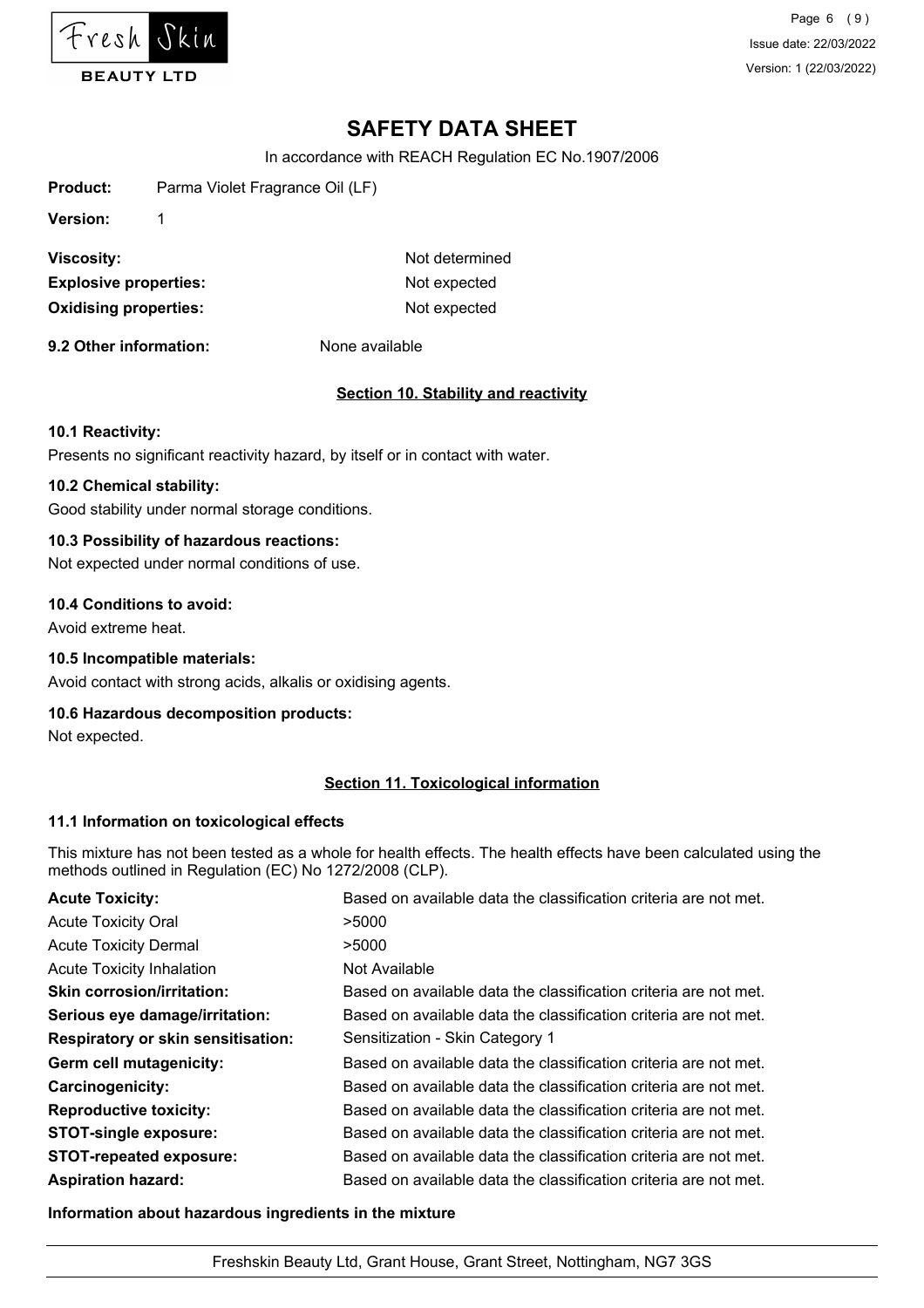

Page 7 (9) Issue date: 22/03/2022 Version: 1 (22/03/2022)

# **SAFETY DATA SHEET**

In accordance with REACH Regulation EC No.1907/2006

**Product:** Parma Violet Fragrance Oil (LF)

**Version:** 1

Not Applicable

Refer to Sections 2 and 3 for additional information.

# **Section 12. Ecological information**

#### **12.1 Toxicity:**

Toxic to aquatic life with long lasting effects.

- **12.2 Persistence and degradability:** Not available
- **12.3 Bioaccumulative potential:** Not available
- **12.4 Mobility in soil:** Not available

# **12.5 Results of PBT and vPvB assessment:**

This substance does not meet the PBT/vPvB criteria of REACH, annex XIII.

**12.6 Other adverse effects:** Not available

# **Section 13. Disposal considerations**

#### **13.1 Waste treatment methods:**

Dispose of in accordance with local regulations. Avoid disposing into drainage systems and into the environment. Empty containers should be taken to an approved waste handling site for recycling or disposal.

#### **Section 14. Transport information**

|                                       | <b>14.1 UN</b><br>number: | 14.2 UN Proper Shipping Name:                                                                        | 14.3<br><b>Transport</b><br>hazard<br>class(es): | <b>Sub Risk:</b> | 14.4 Packing<br>Group: |
|---------------------------------------|---------------------------|------------------------------------------------------------------------------------------------------|--------------------------------------------------|------------------|------------------------|
| <b>UN Model</b><br><b>Regulations</b> | <b>UN3082</b>             | ENVIRONMENTALLY HAZARDOUS<br>SUBSTANCE, LIQUID, N.O.S. (Ionone,<br>Amyl salicylate)                  | 9                                                |                  | $\mathbf{III}$         |
| <b>IMDG</b>                           | <b>UN3082</b>             | ENVIRONMENTALLY HAZARDOUS<br>SUBSTANCE, LIQUID, N.O.S. (Ionone,<br>Amyl salicylate) MARINE POLLUTANT | 9                                                |                  | $\mathbf{III}$         |
| ADR, RID, ADN                         | <b>UN3082</b>             | ENVIRONMENTALLY HAZARDOUS<br>SUBSTANCE, LIQUID, N.O.S. (Ionone,<br>Amyl salicylate)                  | 9                                                |                  | $\mathbf{III}$         |
| <b>ICAO TI</b>                        | <b>UN3082</b>             | ENVIRONMENTALLY HAZARDOUS<br>SUBSTANCE, LIQUID, N.O.S. (Ionone,<br>Amyl salicylate)                  | 9                                                |                  | $\mathbf{III}$         |

**14.5 Environmental hazards:** This is classified as an environmentally hazardous substance under the UN Model Regulations. This is classified as a Marine Pollutant under the IMDG Code.

# **14.6 Special precautions for user:** None additional

## **14.7 Transport in bulk according to Annex II of MARPOL73/78 and the IBC Code:**

Not applicable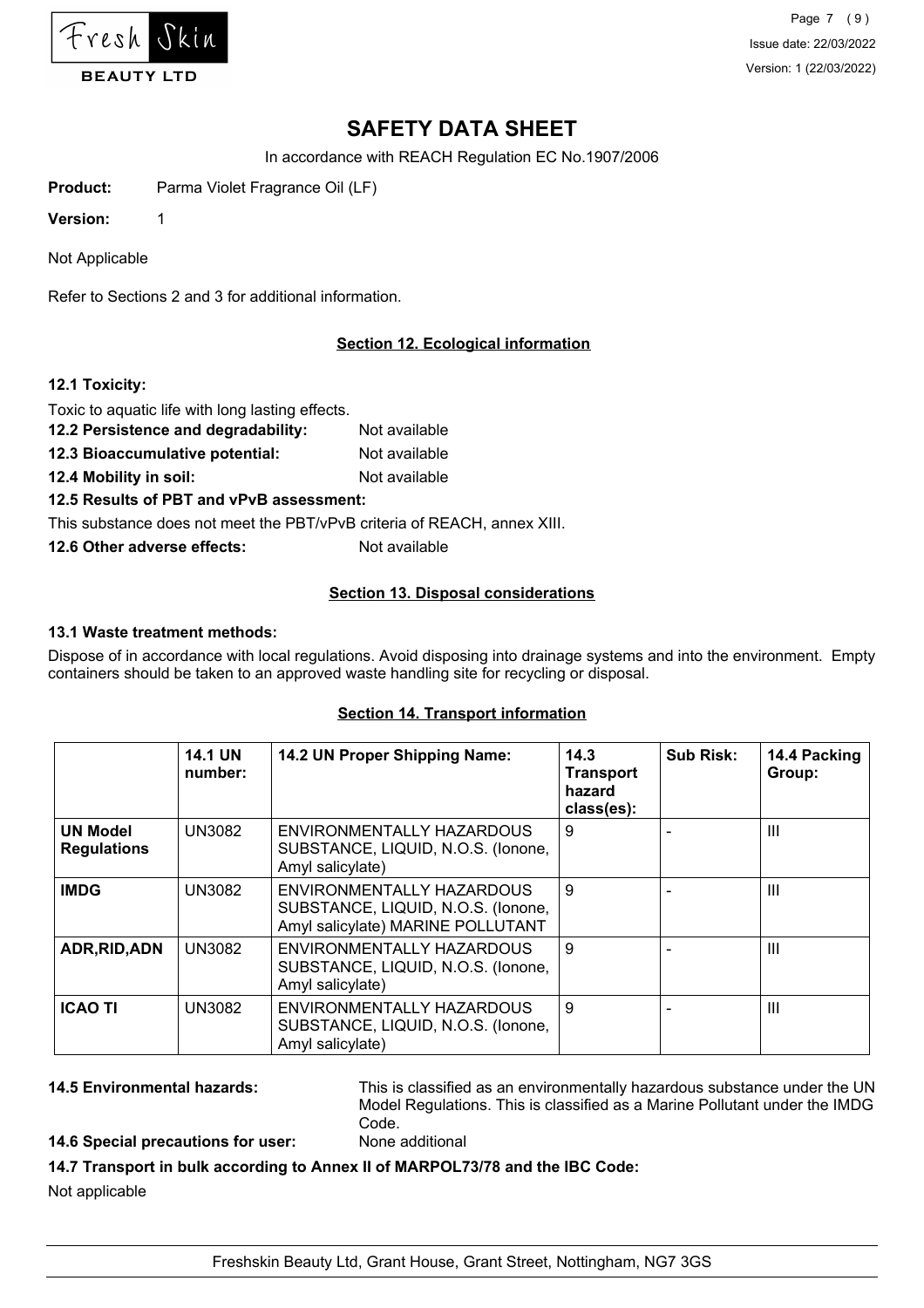

In accordance with REACH Regulation EC No.1907/2006

**Product:** Parma Violet Fragrance Oil (LF)

**Version:** 1

# **Section 15. Regulatory information**

# **15.1 Safety, health and environmental regulations/legislation specific for the substance or mixture** None additional

#### **15.2 Chemical Safety Assessment**

A Chemical Safety Assessment has not been carried out for this product.

# **Section 16. Other information**

| <b>Concentration % Limits:</b>  | EH C2=78.10% EH C3=7.81% EH C4=97.21% SS 1=12.50% |
|---------------------------------|---------------------------------------------------|
| <b>Total Fractional Values:</b> | EH C2=1.28 EH C3=12.80 EH C4=1.03 SS 1=8.00       |
| Key to revisions:               |                                                   |

Not applicable

#### **Key to abbreviations:**

| <b>Abbreviation</b> | <b>Meaning</b>                                                            |
|---------------------|---------------------------------------------------------------------------|
| Acute Tox. 4        | Acute Toxicity - Oral Category 4                                          |
| Acute Tox. 4        | Acute Toxicity - Dermal Category 4                                        |
| Acute Tox. 4        | Acute Toxicity - Inhalation Category 4                                    |
| Aquatic Acute 1     | Hazardous to the Aquatic Environment - Acute Hazard Category 1            |
| Aquatic Chronic 1   | Hazardous to the Aquatic Environment - Long-term Hazard Category 1        |
| Aquatic Chronic 2   | Hazardous to the Aquatic Environment - Long-term Hazard Category 2        |
| Aquatic Chronic 3   | Hazardous to the Aquatic Environment - Long-term Hazard Category 3        |
| Eye Irrit. 2        | Eye Damage / Irritation Category 2                                        |
| H302                | Harmful if swallowed.                                                     |
| H312                | Harmful in contact with skin.                                             |
| H315                | Causes skin irritation.                                                   |
| H317                | May cause an allergic skin reaction.                                      |
| H319                | Causes serious eye irritation.                                            |
| H332                | Harmful if inhaled.                                                       |
| H335                | May cause respiratory irritation.                                         |
| H361                | Suspected of damaging fertility or the unborn child (exposure route).     |
| H400                | Very toxic to aquatic life.                                               |
| H410                | Very toxic to aquatic life with long lasting effects.                     |
| H411                | Toxic to aquatic life with long lasting effects.                          |
| H412                | Harmful to aquatic life with long lasting effects.                        |
| P202                | Do not handle until all safety precautions have been read and understood. |
| P261                | Avoid breathing vapour or dust.                                           |
| P264                | Wash hands and other contacted skin thoroughly after handling.            |
| P270                | Do not eat, drink or smoke when using this product.                       |
| P271                | Use only outdoors or in a well-ventilated area.                           |